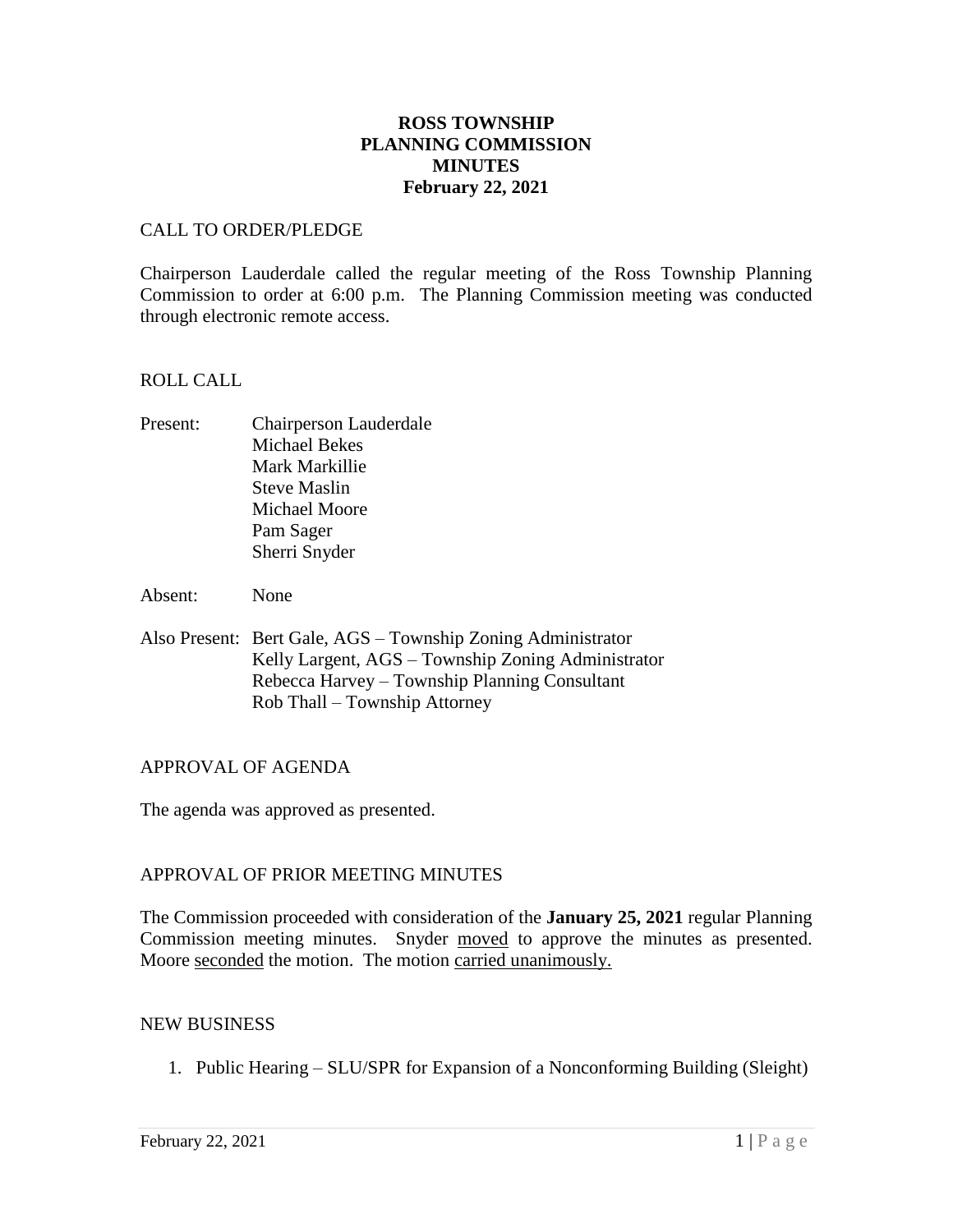The next matter to come before the Planning Commission was consideration of the request by Travis Sleight for special land use permit/site plan review for the proposed alteration of a nonconforming building. The subject property is located at 12175 S. Sherman Lake Drive and is within the R-1 District.

Chairperson Lauderdale opened the public hearing.

Largent provided an overview of the request, explaining the proposal to replace a flat roof on an existing detached accessory building with a pitched roof. She stated that the accessory building is located within the 25 ft required rear (streetside) setback (10 ft setback exists) and 10 ft required side setback (<5 ft setback exists), and has an existing eave height that exceeds the 10 ft maximum height allowed (12 ft eave height exists), noting that the accessory building exists as a lawful nonconforming building due to setback/building height.

Largent advised that the proposed construction (replacement of the flat roof with a pitched roof) will represent an expansion of a nonconforming building but will not serve to increase the building footprint nor the setback/building height nonconformities. In response to a question, she confirmed that the pitched roof will increase the overall building height from 12 ft to 16 ft, in compliance with the maximum overall building height standard of 18 ft.

Leah Sleight was present on behalf of the application. She stated that the roof replacement is required due to tree and water damage. Referencing the application documents provided, she noted that the proposed pitched roof will not alter the situation of the accessory building on the property and will be comparable in design and height with the accessory buildings on neighboring properties. She added that the nonconforming status of the accessory building was present when the property was purchased and is not a self-created situation.

No public comment was offered on the matter and the public comment portion of the public hearing was closed.

In consideration of the Special Land Use Criteria set forth in Section 19.3, the Commission concluded the following: the proposed pitched roof will alter the nonconforming building but will not increase the setback or height nonconformities; the proposed roof replacement will not require any disturbance to the grade of the site or removal of trees; no change to the existing on-site utilities are proposed; the proposed roof replacement will not cause traffic congestion or alter existing access/parking arrangement on the site; the proposed pitched roof is compatible in design and height with the character of the dwelling, as well other accessory buildings in the area; the footprint and location of the accessory building, as well as the nonconforming elements of the accessory building, will remain unchanged; and, there were no concerns offered by surrounding property owners.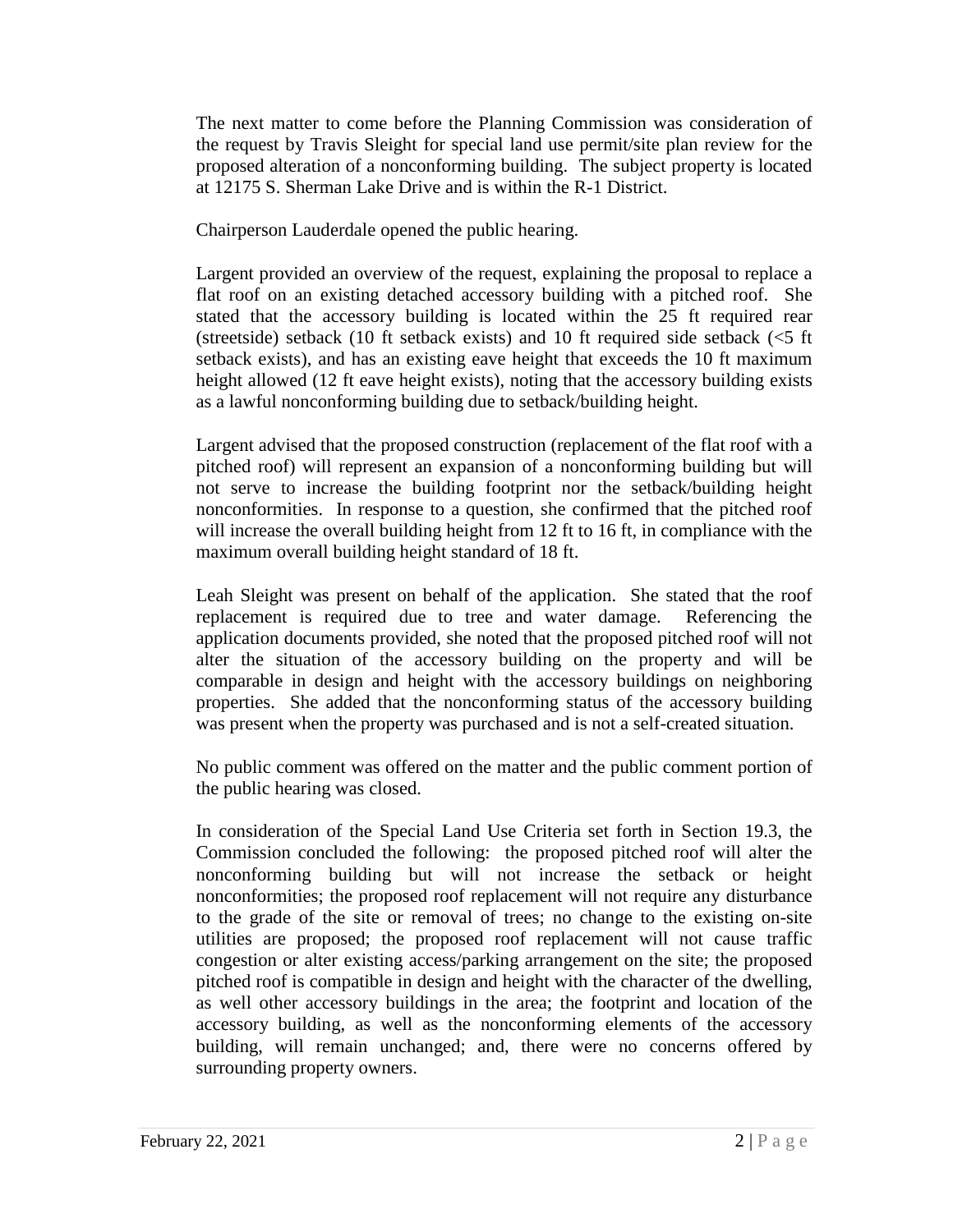It was noted that the site plan presented was acceptable (per Section 21.4) and that the proposal meets the Site Plan Review Criteria set forth in Section 21.6.B.

It was reiterated that the above findings were based on the application documents presented and the representations made by the applicant at the meeting.

Bekes moved to grant Special Land Use Permit/Site Plan Approval for the proposed expansion of a nonconforming building such to allow the replacement of an existing flat roof with a new pitched roof, based upon the review findings of Section 19.3 – Special Land Use Criteria and Section 21.6 – Site Plan Review Criteria, noting that the site plan presented is acceptable, with the information required by Section 21.4 B., C. and I. waived per Section 21.4 T. Snyder seconded the motion. The motion carried unanimously.

# 2. 2021-2022 Planning Commission Budget

Chairperson Lauderdale referenced and provided an overview of the PC Budget Request for FY 2020-2021; the draft PC Budget Request for FY 2021-2022; and, the PC Expenditure Reports for 2017-2018, 2018-2019, 2019-2020, and 2020- 2021, highlighting the changes suggested in the 2021-2022 Budget Request. He requested confirmation from AGS, Harvey, and Attorney Thall that the proposed budgets for the professional service line items were adequate. It was noted that the proposed budgets were satisfactory.

The Commission then conducted a line-item review and concluded the amounts for each line item in the 2021-2022 budget were acceptable.

Bekes moved to accept the draft PC Budget Request for FY 2021-2022 as presented. Sager seconded the motion. The motion carried unanimously.

# 3. Sketch Plan Review – Gull Ridge Apartments

The next matter to come before the Planning Commission was consideration of the request by Matthew Callander for sketch plan review of a proposed multifamily development. The subject 23.7-acre site is located on the north side of M-89, opposite the Ross Township Hall, and is within the R-3 District.

Chairperson Lauderdale referenced Section 21.3 – Sketch Plan Review and explained that the sketch plan review process is optional and is 'designed to allow discussion between the developer and the Planning Commission as to site, building and general requirements, to allow the developer to become acquainted with proper procedure, and to investigate the feasibility of the project prior to extensive engineering plans being prepared for the final site plan review procedure.'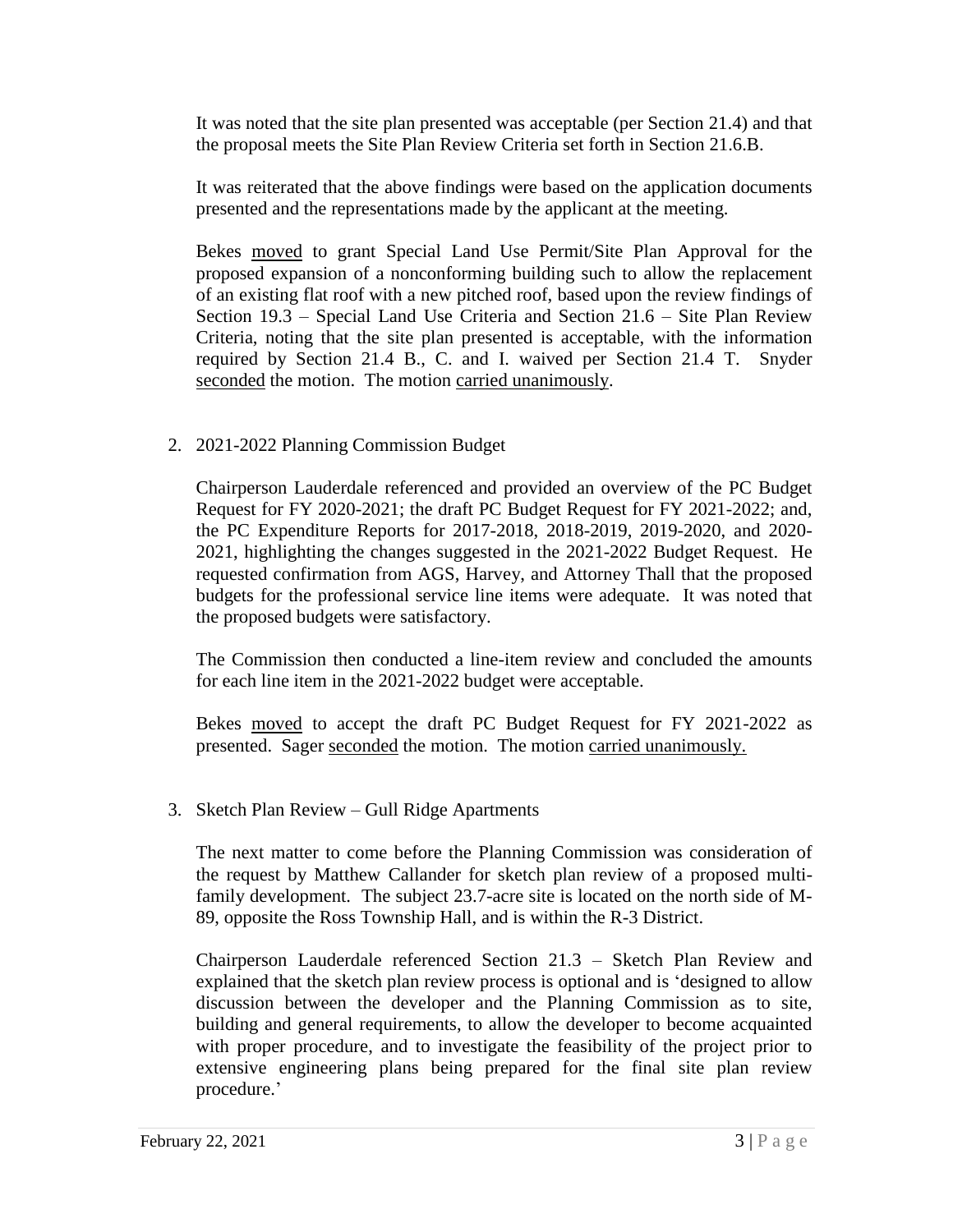Matthew Callendar was present on behalf of the application. He explained that he has met with Township staff/consultants in the development of the sketch plan and desires to provide the Planning Commission with a 'high overview' of the proposed development and obtain feedback on the design elements presented prior to a March site plan review.

Referencing the Sketch Plan and aerial photos, the following elements of the proposed development were highlighted:

- Designed to bring new multi-family housing to the area
- Intended to complement growth in the nearby urban core
- Project site is 23.7 acres in area and is zoned R-3
- Low density development is proposed (Phase  $1 48$  units)
- A residential community with pedestrian connection to the Gull Lake commercial bay area is envisioned
- Site design includes on-site communal spaces for residents
- 3-story buildings are proposed to maximize views of Gull Lake
- Units will be for long-term rental; not for vacation or short-term rental

In response to Planning Commission questions, Callendar clarified that site access is proposed to be off M-89, generally located opposite the Ross Township Hall driveway. He stated that they have been working with MDOT and Consumers Energy in securing such access, adding that they do not intend or desire to propose any D Avenue access to the site.

Callendar further noted that pedestrian access from the development to the commercial bay area would be beneficial to the area and that he is currently looking at working with the Township to use the Township-owned property adjacent to the east for such a connection.

Markillie noted that the C-1 Bay Commercial District present to the north and east of the property sets forth good design standards that may be helpful in further guiding the design of the project.

No further questions were raised or comments made by the Planning Commission. Callendar thanked the Commission for the opportunity to highlight the project and for the feedback provided.

# 4. Planning Commission Annual Report

Chairperson Lauderdale was requested to prepare the draft Planning Commission 2020 Annual Report for review in March.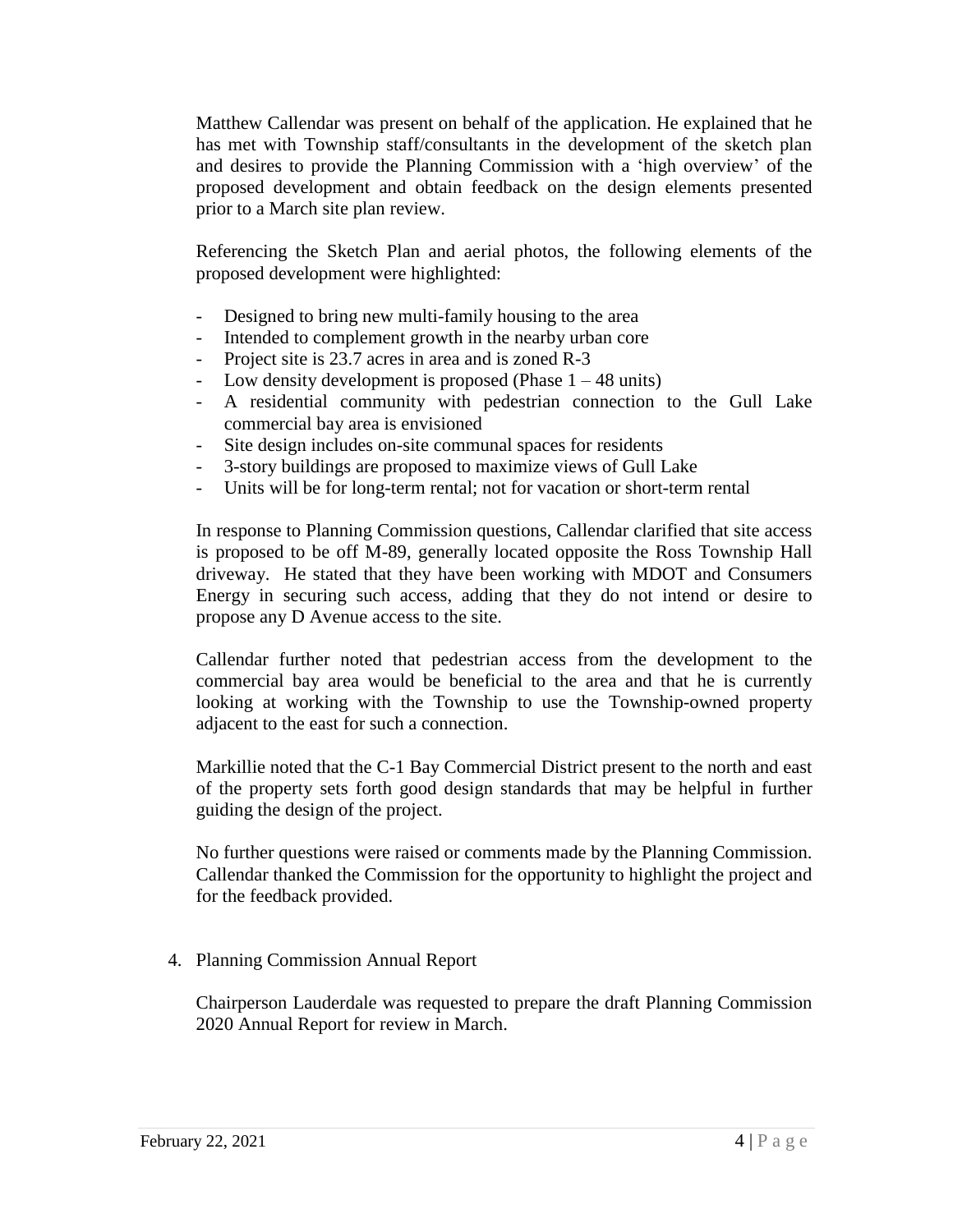### UNFINISHED BUSINESS

1. Master Plan Update

Chairperson Lauderdale requested that Bekes proceed with guiding the Commission through the final review of the updated Plan as a continuation of his guidance provided previously.

Bekes stated that the review of the updated Master Plan and Future Land Use Map was completed in September, 2020, and that the revised draft of the Plan which incorporated all requested revisions and missing data was provided to the Commission in December, 2020. The final review of the revised updated Plan was placed on the January agenda but was rescheduled to February due to agenda limitations.

He requested final feedback on the revised updated Plan. The following comments were provided:

### Chairperson Lauderdale

- Section  $2$  page  $3$  change 'target population' to 'estimated population'
- Section 6 page 6 add reference to 2019 Warrior Award
- Section  $6$  page  $17$  correct a.-g. lettering
- Section 8 page 4 make headings consistent

#### Snyder

- Fix spelling of Stoney/Stony Lake throughout Plan

#### Markillie

- No changes

#### Moore

- No changes

#### Sager

- Remove 'Gove' logo from footers
- Section  $6 page 4 move text from behind photo$
- Section  $8$  page  $5$  should it be 'review' instead of 'rewrite' 'review or **rewrite'** Plan

#### Maslin

No changes

Chairperson Lauderdale then moved to accept the revised updated 2020 Master Plan, with the incorporation of the final changes, for submission to the Township Board with a Request for Approval to Distribute. Snyder seconded the motion. The motion carried unanimously.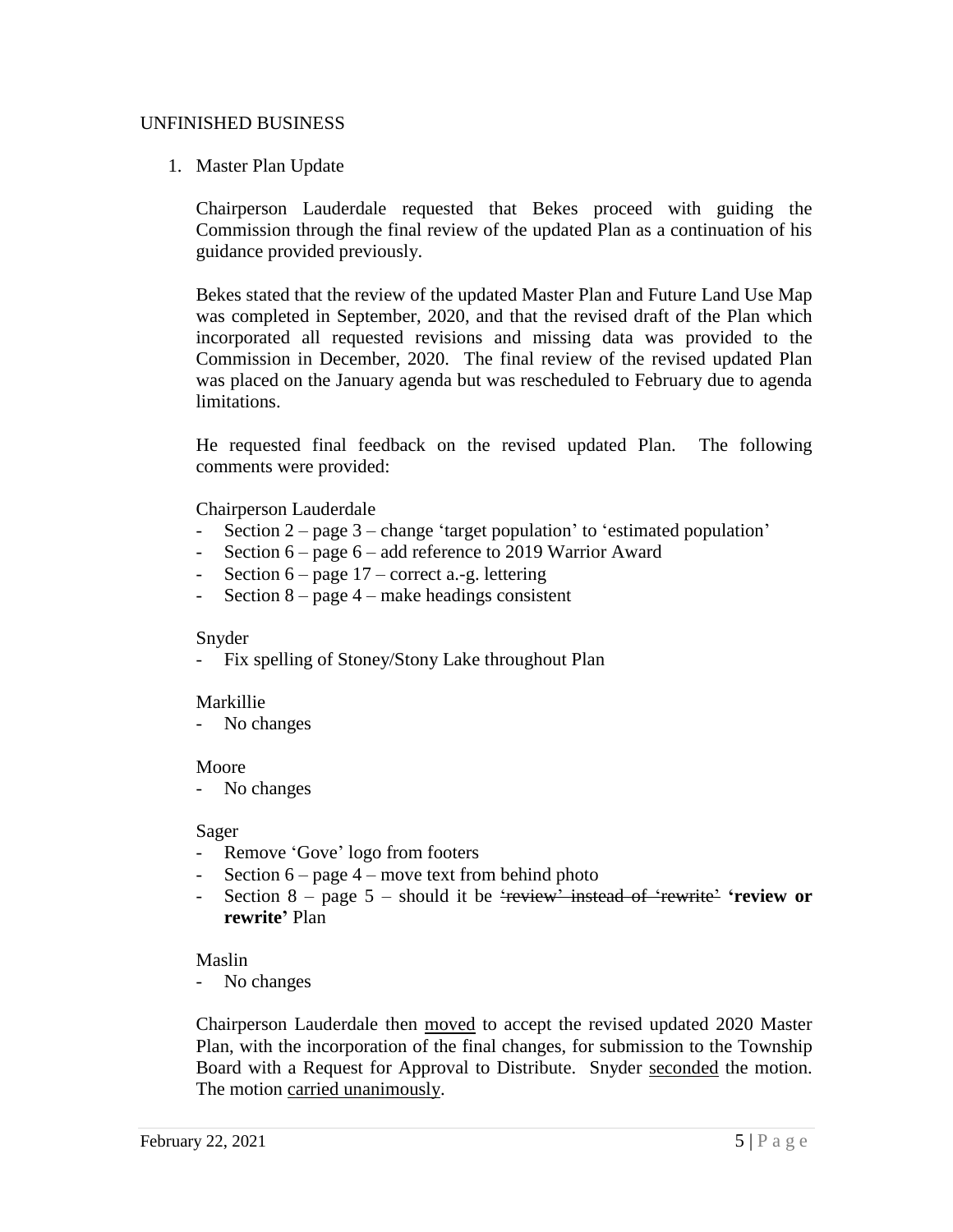Harvey was requested to update the document with the comments provided, as well as with the Existing Land Use data being obtained from Kalamazoo County, and to then issue the final draft Plan to both the Planning Commission and Township Board. It was agreed that the track changes should continue to be reflected in the draft document to assist in the Township Board's review.

2. Section 18.6 – Fences

Chairperson Lauderdale stated that in January, 2021, the ZBA rendered the following interpretation on the question regarding whether a vegetative barrier falls within the scope/intent of the 'term 'fence':

The Zoning Ordinance definition of 'fence' *[Fence: a barrier constructed of either wood, metal, stone, brick or masonry materials that may act as an enclosure of an area of land, property boundary identification or visual screen, which surface may be of either solid or open construction.]* includes vegetative barriers where they are established to serve as a screen or enclosure given that they constitute a barrier of wood material and act as 'an enclosure of an area of land, property boundary identification or visual screen'.

He reminded that at the January Planning Commission meeting, Attorney Thall explained that the interpretation by the ZBA is the official ruling on the matter and the direction provided is currently in effect. He had further noted that the Planning Commission is free to 'agree' with the interpretation and do nothing . . or they can 'agree' with the reasoning of the interpretation but opt to pursue an amendment to the Zoning Ordinance to better clarify or establish a new approach to the use of vegetative barriers.

Chairperson Lauderdale explained that the decision of the Planning Commission in January was to 'commit to moving forward on this issue at the February meeting' and to 'first determine if the ZBA's interpretation is acceptable; and then, if necessary, begin study, and possible amendment to the Zoning Ordinance, regarding the use/regulation of vegetative barriers ('living fences') in the Township'.

He added that the Planning Commission had also received public comment on the subject in January in order to get feedback prior to making a decision on the best way to proceed. Since the January meeting, the Planning Commission has received 28 letters on the subject, with 27 expressing support of the ZBA's interpretation and 1 in opposition.

Gale requested the Commission, in their discussion, consider what may be 'unintended consequences' of the interpretation by the ZBA. He noted that the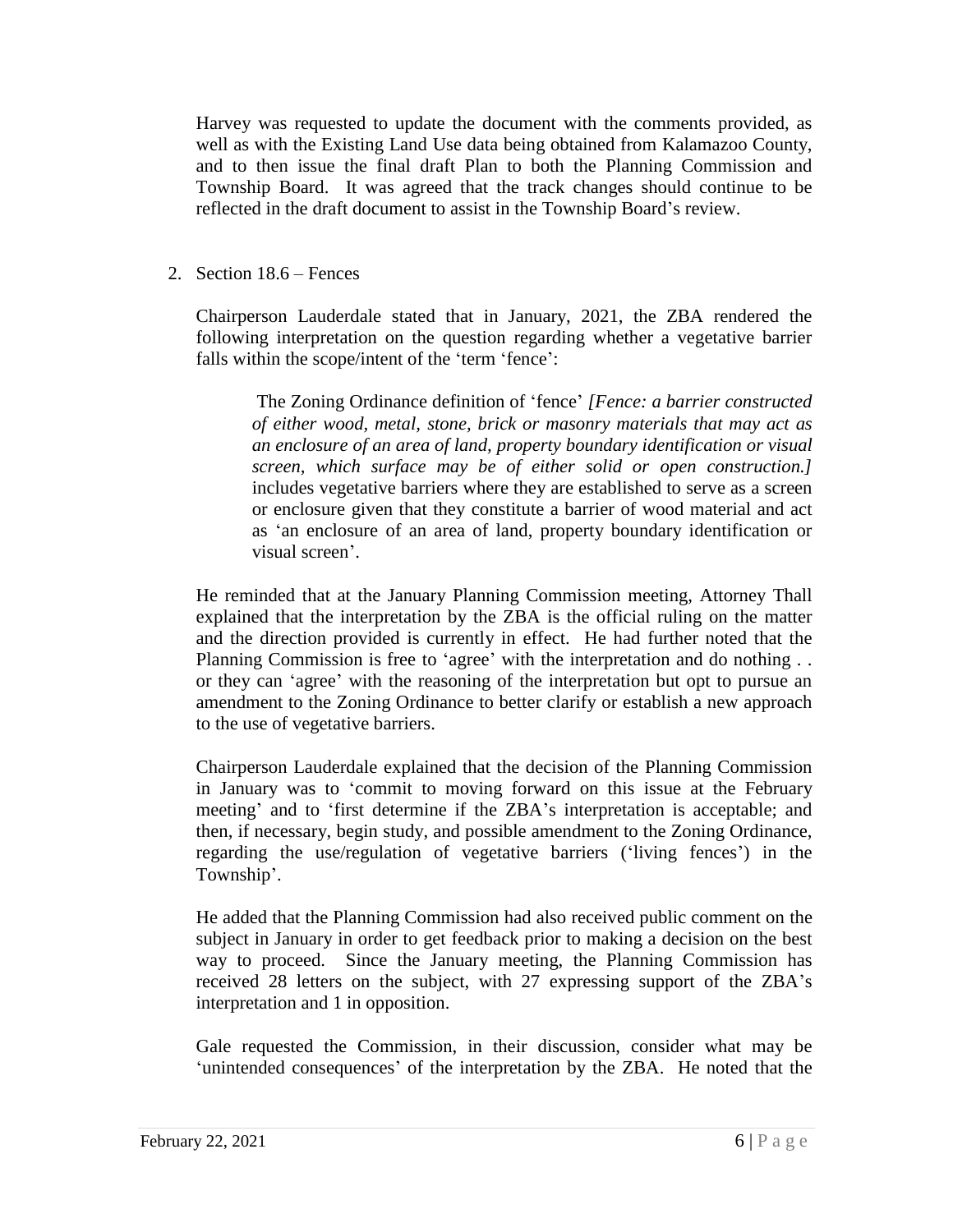application of the 'fence' standards to vegetative barriers on non-waterfront property may be problematic.

Maslin suggested that the Ordinance could be improved to better address or regulate vegetative barriers.

Chairperson Lauderdale stated that he feels that the protection of viewsheds and sight lines is a key objective in the Master Plan and should guide the decision on this question.

Bekes expressed concern that the Planning Commission view this issue on a holistic basis and not intercede with a major Ordinance amendment on behalf of the current problem being experienced between a few neighbors.

Markillie stated that he agrees with the interpretation of the ZBA, further noting that the ZBA has not received any requests for relief from this standard to date. He suggested that if it becomes a frequent issue with the ZBA, the Planning Commission could then choose to revisit the question.

Sager noted that application of the standard as interpreted by the ZBA does not work well on all properties. She feared such application would cause future problems. Sager suggested consideration of a vegetative barrier standard that is more specific to waterfront properties. She also questioned if viewshed objectives were necessarily supported by law.

Moore stated that he does not agree with the interpretation of the ZBA and is concerned that the application of the fence standards to vegetative barriers is going to result in unwanted ramifications.

Snyder opined that the viewshed objectives are key and to leave viewsheds unprotected removes a crucial standard in the Township.

Bekes then moved that the Planning Commission 'agree' with the ZBA's interpretation and make no amendment to the standard(s) at this time. Markillie seconded the motion. The motion carried 4-3, with Maslin, Moore, and Sager dissenting.

# PUBLIC COMMENT

Attorney Pat Lennon stated that he is disappointed with the Planning Commission's decision. He noted that the Township has a problem regarding this issue and this is an opportunity to fix it. He questioned how the Township was going to be able to enforce the standard as interpreted, predicting that things are 'going to get messy'. Lennon stated that he respects the work of the Township's ZBA but feels they were pressured on this issue and saw things that are not there.